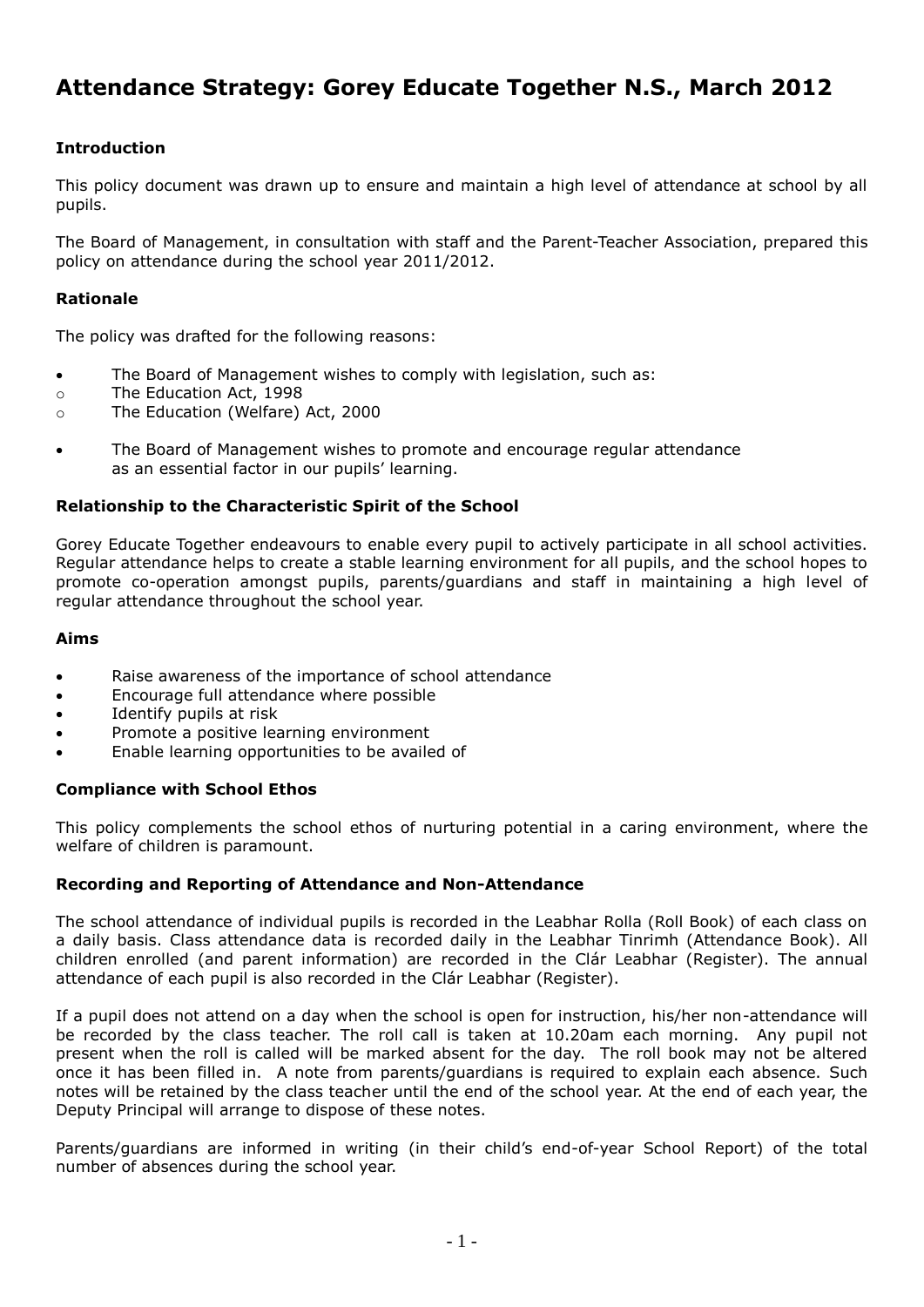The school calculates the attendance of each child four times a year. (Dates provided by the National Educational Welfare Board (NEWB.))

At these times, parents/guardians of pupils who have missed 15 – 19 days are informed by letter, detailing number of days missed and the fact that the NEWB may be informed of these absences.

Also at these times, parents/guardians of pupils who have missed 19+ days are informed by letter, detailing number of days missed and the fact that the NEWB will be informed of these absences. (The Deputy Principal will also contact parents by phone to see if the school can be of any assistance in enabling the child to attend. Parents will be reminded of the community support services that are listed in the school's *Guide for Parents & Guardians*, should they need any additional support.)

The above letters are updated at each NEWB cut-off date (and if a pupil has missed 3 more days since a previous letter, another letter is sent.)

The school must inform the NEWB where a child has missed 20 or more days in a school year, where attendance is irregular and/or where a child is suspended or expelled.

# **Roles and Responsibilities**

All members of staff have a responsibility to implement this policy. Class teachers record individual patterns of attendance, and the school's Deputy Principal makes returns to the NEWB. The Deputy Principal has responsibility for maintaining the Leabhar Tinreamh.

After submitting the NEWB returns, if there is a concern about a child's serious non-attendance, the Deputy Principal will contact the local Educational Welfare Officer regarding this attendance. If a child's non-attendance is thought to be linked to Child Protection issues, the Designated Liaison Person will be informed and the school's Child Protection Policy will be implemented.

# **Whole School Strategies to Promote Attendance**

Gorey Educate Together NS endeavours to create a safe, welcoming environment for our pupils and their parents/guardians. Parents/guardians are consulted in drafting and reviewing policies, with the aim of promoting a high-level of co-operation amongst the school community. The teaching staff collaborates in the planning and implementation of the Primary School Curriculum, so as to provide a stimulating learning environment for all pupils.

New entrants and their parents/guardians are invited to engage in an induction process, through which the school's policies and procedures in relation to attendance are explained. There is a focus on the value of regular attendance and on the importance of developing good attendance habits from Junior Infants onwards.

School Strategies

#### A) Communication with Parents

The school circulates the NEWB information booklet "*Don't Let Your Child Miss Out"* to all new parents during an induction meeting. The school also informs all parents of the implications of non-attendance as per the *Education Welfare Act 2000*. (This information is disseminated at least once a year in a school newsletter.) Specific reference is made to the consequences of long absences on children's progress in language acquisition and general academic progress, and also to the fact that children can become unsettled and find it difficult to readapt to their class situation after a long absence.

#### B) Early identification of children at risk

The Deputy Principal will be vigilant, so that risk students are identified early. These pupils will be identified on receiving information from class teachers on the dates before the NEWB submissions are required. The actions to be taken are described above.

Absences of more than 20 days are automatically referred to Educational Welfare Officers, (through the NEWB Quarterly Absence Returns.)